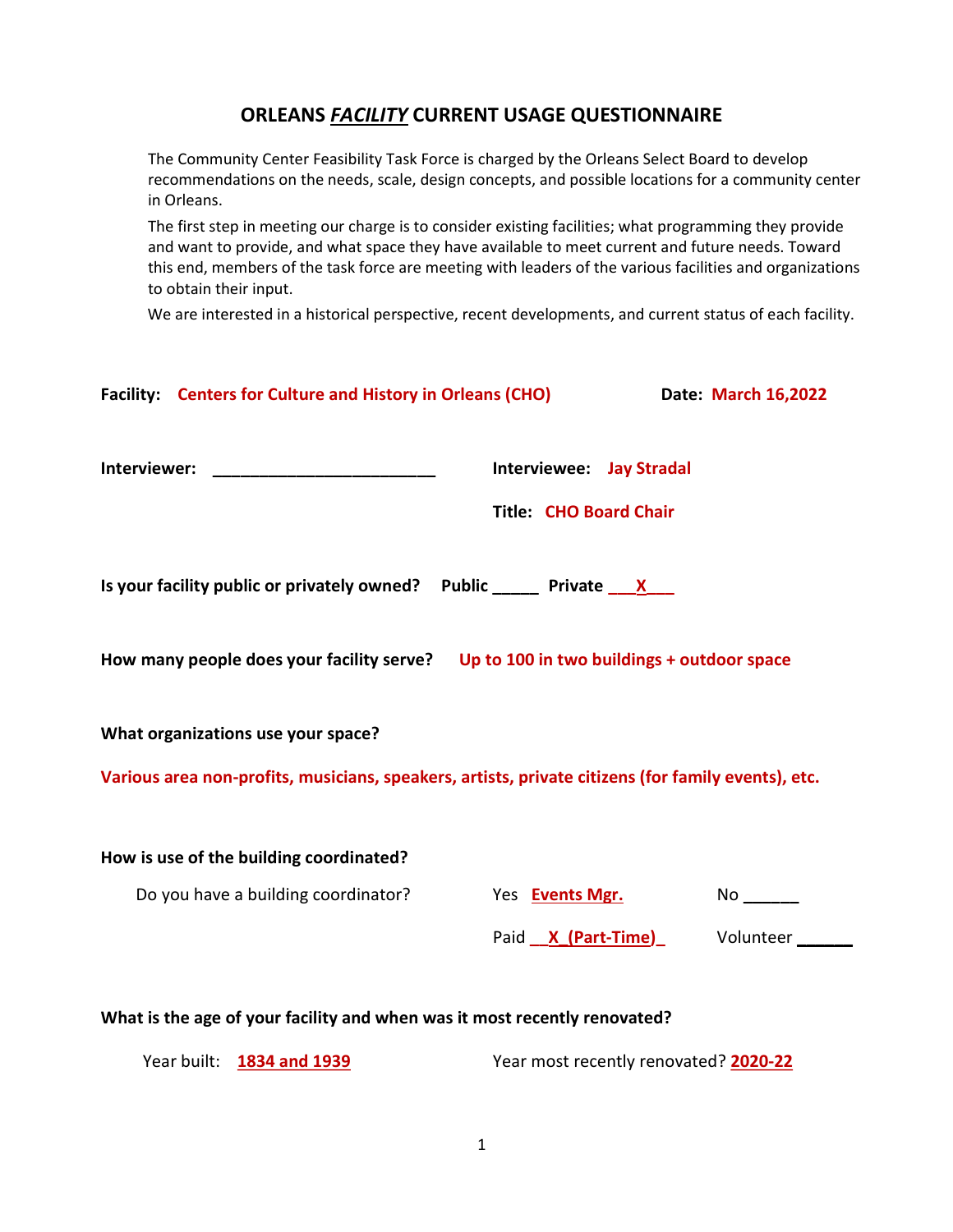Comments: Both the Meetinghouse (MH) and Hurd Chapel are fully restored and up-to-date after \$1.2 million spent in past 3 years on improvements. Both are ADA-compliant and accessible; both have modern bathrooms (MH is ADA-compliant) and both have small kitchenettes (food preparation, clean-up must be done off-premises). Meetinghouse is on National Register of Historic Places and seats up to 80; Hurd Chapel seats up to 20.

Plans? The VISION of the CHO (Orleans Historical Society) is to bring history and culture to life, thus inspiring a shared sense of community and pride in the rich heritage of Orleans. Our MISSION is to serve as community gathering places for sharing history and culture of the area through education, events, exhibitions and programs that tell stories of its heritage and preservation for the enjoyment and discovery of residents and visitors.

Does the facility have any code issues or constraints (accessibility, building code . . etc)? None other than adhering to wastewater regulations (sewers will serve property in ~5 years)

#### What is your square footage (building and physical lot) and how many rooms do you have?

| Total building SqFt: MH 2,000sf, Hurd 700sf | SqFt used for community activities: ALL    |
|---------------------------------------------|--------------------------------------------|
| Total number of rooms: MH 1, Hurd 1         | Number of rooms for community: ALL         |
| Total lot size: ~20,000sf                   | Active outdoor programming SqFt. ~10,000sf |

#### List all rooms used for community activities:

| Room Description/Function                          | Square Footage  | Capacity |
|----------------------------------------------------|-----------------|----------|
| Meetinghouse: center floor area + stage for events | $\approx$ 850sf | $65*$    |
| Meetinghouse: side alcoves for seating or exhibits | $^{\sim}$ 150sf | $15*$    |
| <b>Hurd Chapel:</b>                                | $~\sim$ 560sf   | $20*$    |
| Outdoor, level grass plaza (can be tented)         | $\sim$ 1,750sf  | $100*$   |

\*Capacities according to current town wastewater/septic system regulations

How many parking spaces do you have? ~80 in shared municipal lot adjacent to property

Any others nearby? Street parking, etc. **Additional spaces on School Road and at Town Hall**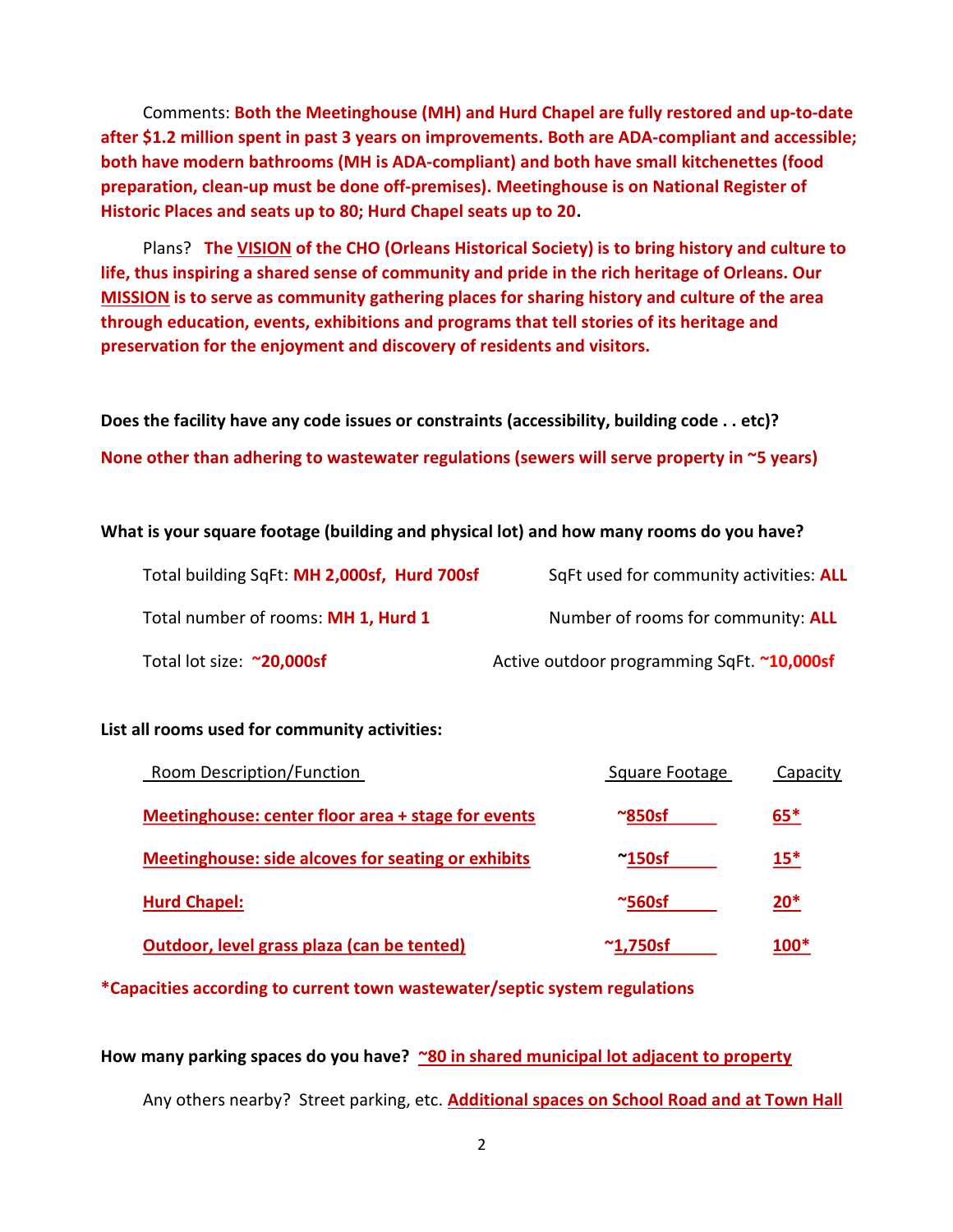What percentage of available programming time is being used? Less than  $20\%$  \*

\* Past 4 years greatly affected by construction, COVID pandemic

What percentage of your available space is used?

Overall: Less than 20% \*

At peak times: Less than 30% \*

\* Past 4 years greatly affected by construction, COVID pandemic

### What is your annual budget and how many employees do you have?

Annual budget: Approx. \$130,000 (from memberships, event admissions and space rentals, plus donations and grant funding)

| Part time paid employees: _______ 3 ________ Full time paid employees: _____ 0   |
|----------------------------------------------------------------------------------|
| Do you have volunteers provide professional service?  Yes_X_____________________ |
| Do the organizations that use the space pay to use it?  Yes <u>X</u> No ____     |
| If so, what is the fee structure?                                                |
| <b>WEDDING OR REHEARSAL DINNERS</b>                                              |
| Use of Meeting House, Hurd Chapel and Plaza                                      |
| Peak season \$4,000 Off season \$2,000                                           |
| <b>CONCERT / COCKTAIL PARTY / MEMORIAL SERVICE</b>                               |
| Meeting House \$1000 Hurd Chapel \$700                                           |
| <b>BASIC SPACE RENTAL FOR ALL OTHER EVENTS--MEETINGHOUSE OR HURD CHAPEL</b>      |
| (Maximum 3 hours)                                                                |

CHO Members and Nonprofit organizations \$ 100, Non-members \$150

Additional rental time for \$65 per hour.

Concurrent use of our second building \$50 per hour.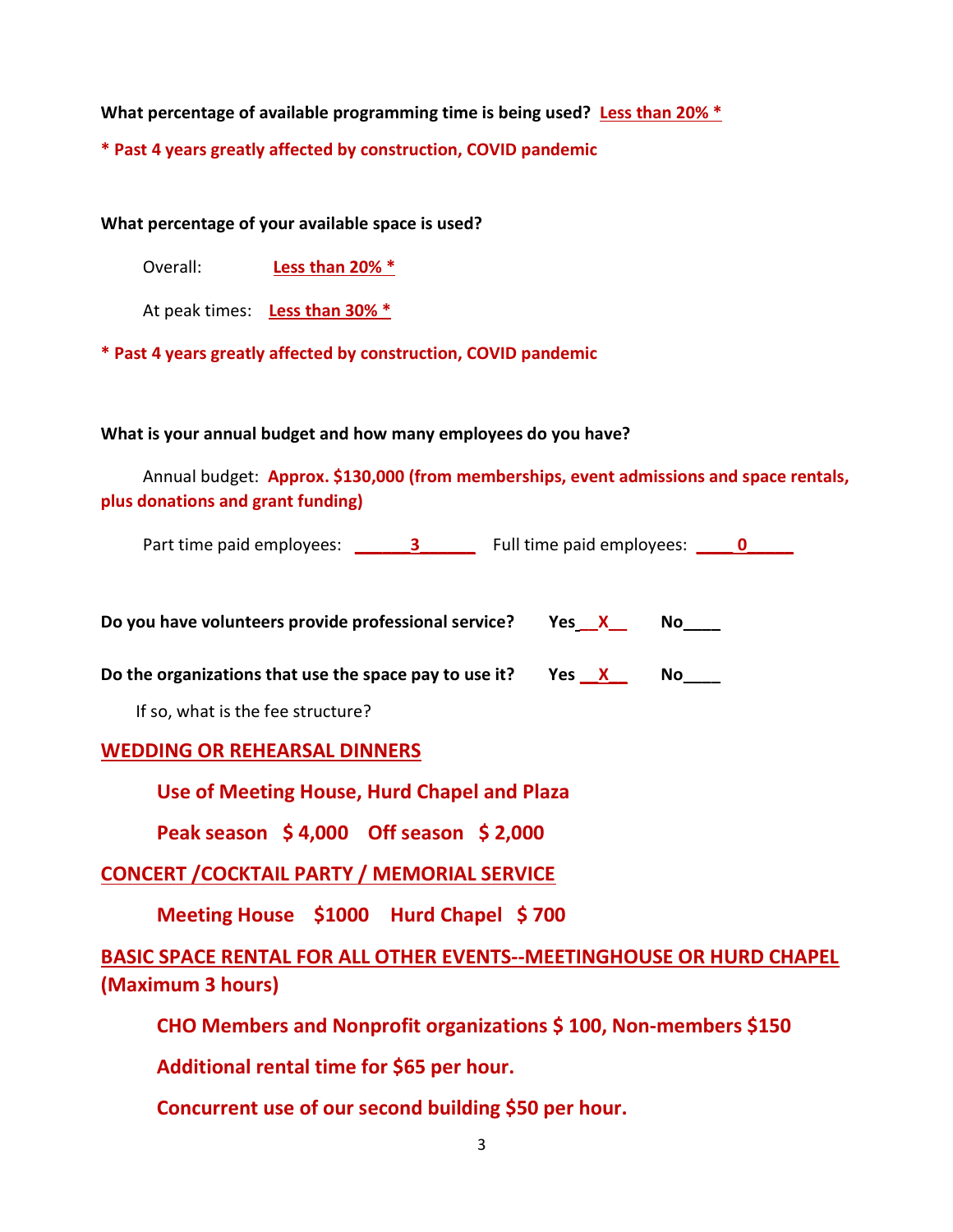How much do you collect annually?  $\sim$  \$

Do you require town subsidies to operate? The Morth Yes The No X

Annual subsidy: \_\_\_\_\_\_\_\_\_\_\_\_\_\_\_\_\_

In the last five years, has your budget and staff to support community activities grown or shrunk? Explain.

Budget was growing until construction, pandemic affected usage. Part-time staff fluctuates according to need and anticipated growth.

Are you looking to add programming from any new organizations?

Absolutely—this is key to our sustainability as a non-profit. Growth comes from new organizations and citizen use for private events, weddings, memorial services, etc.

Are there specific parts of your facility that are currently or have previously been overloaded with community activities? Explain.

## NO.

Are there similar buildings in other towns that have features that you like?

## Additional Comments:

Our two facilities and outdoor plaza on one campus are unique due to their historic significance and location. After recent improvements totaling \$1.2 million (from federal, state, local and private funding sources) they are fully functional year-round, air-conditioned, easily accessible and offer considerable flexibility to meet varying client needs. There is ample, paved parking adjacent to the property, plenty of outdoor space and we are licensed by the town for 7-day inside/outside entertainment.

There is concern that a taxpayer-supported community center with event space/meeting rooms (supported by town employees) would create unfair advantage that could affect our revenue and